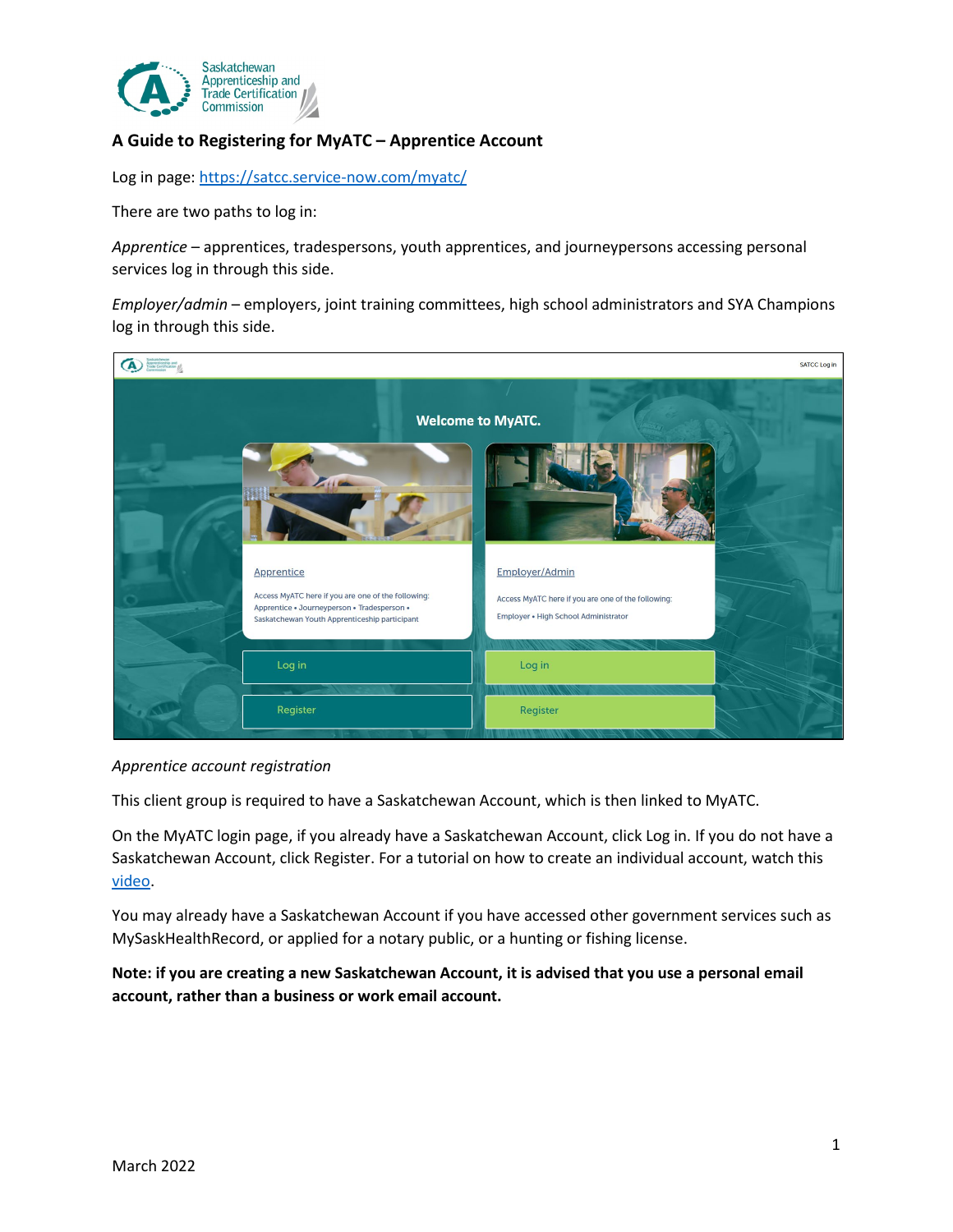Once you've logged in to you Saskatchewan Account, access My Services and link MyATC from the menu.

| <b>Dashboard</b>  |                                                                                                                                                                                                                                                                                                                                                                           |
|-------------------|---------------------------------------------------------------------------------------------------------------------------------------------------------------------------------------------------------------------------------------------------------------------------------------------------------------------------------------------------------------------------|
| Notifications (1) | <b>My Services</b>                                                                                                                                                                                                                                                                                                                                                        |
| Invoices          | Use Saskatchewan Account to access your MySaskHealthRecord:<br>0<br>> Register and view your MySaskHealthRecord<br>> View your MySaskHealthRecord                                                                                                                                                                                                                         |
|                   | Access a range of government online services by linking them to your account.                                                                                                                                                                                                                                                                                             |
|                   | Link a Service<br>Search for a government online service<br>Q                                                                                                                                                                                                                                                                                                             |
| $\overline{2}$    | <b>Selected Services</b><br>P<br>mcome oupport<br>Job Searching and Career Planning<br><b>MyATC</b><br>Oil and Gas on Crown Land<br><b>Online Dispute Resolution</b><br><b>ORT Online Public Access</b><br><b>Publications Centre</b><br><b>Purchase Crown Land</b><br>Request Help for Your WCB Claim or Appea<br><b>SOLA - Government Relations</b><br><b>TEST Card</b> |
|                   | <b>Link Service</b><br>Cancel                                                                                                                                                                                                                                                                                                                                             |

After linking the service, click the "use service" button.

| <b>Dashboard</b><br>Notifications (1)<br>Invoices | <b>My Services</b><br>0<br>Use Saskatchewan Account to access your MySaskHealthRecord:<br>> Register and view your MySaskHealthRecord<br>> View your MySaskHealthRecord |  |
|---------------------------------------------------|-------------------------------------------------------------------------------------------------------------------------------------------------------------------------|--|
|                                                   | Access a range of government online services by linking them to your account.<br><b>MyATC</b>                                                                           |  |
| 3                                                 | Apply for apprenticeship; trade qualifier status; or<br>the Saskatchewan Youth Apprenticeship (SYA)<br>program<br><b>Use Service</b>                                    |  |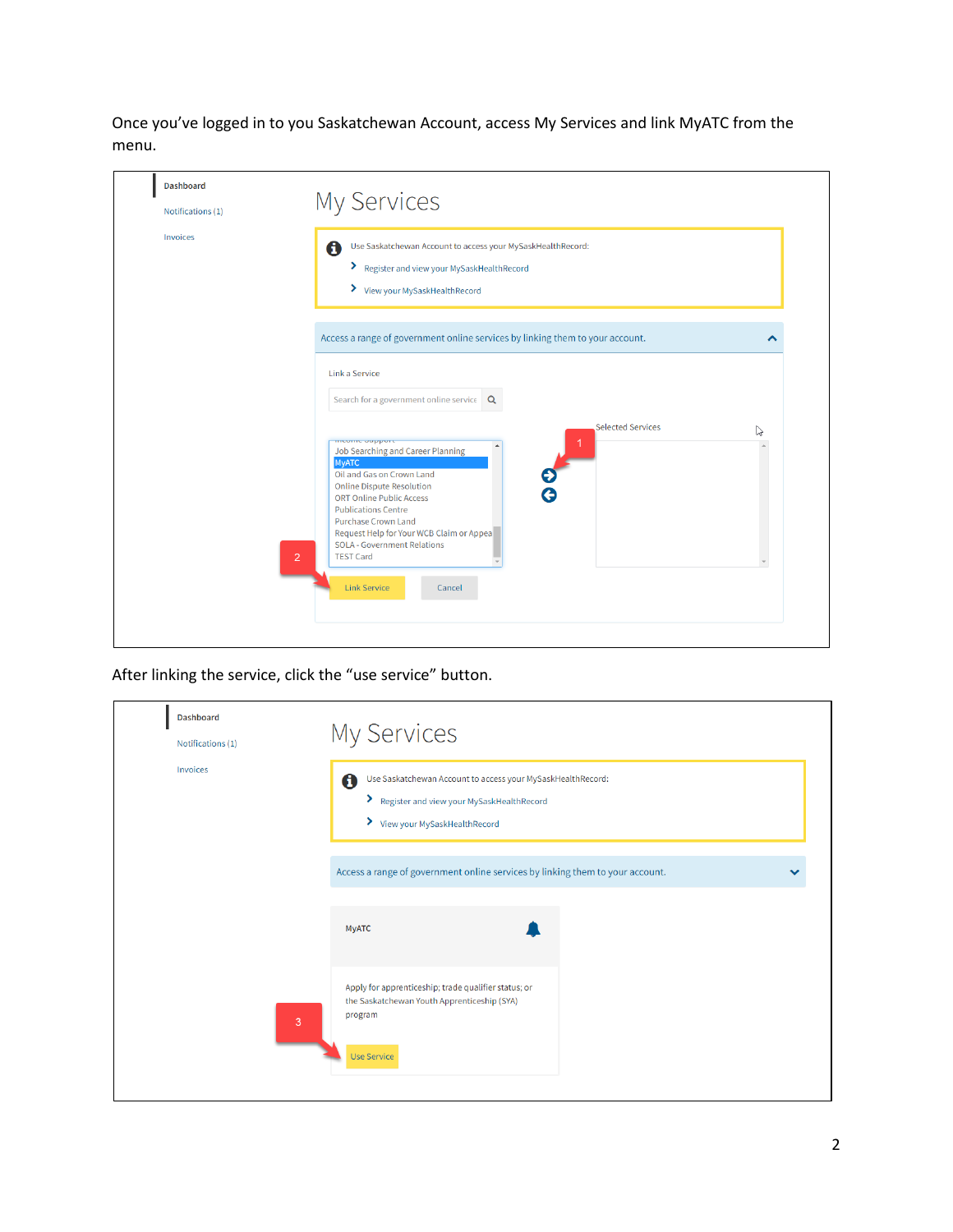Follow through and you will be asked a series of questions.

1. Accept Terms of Use

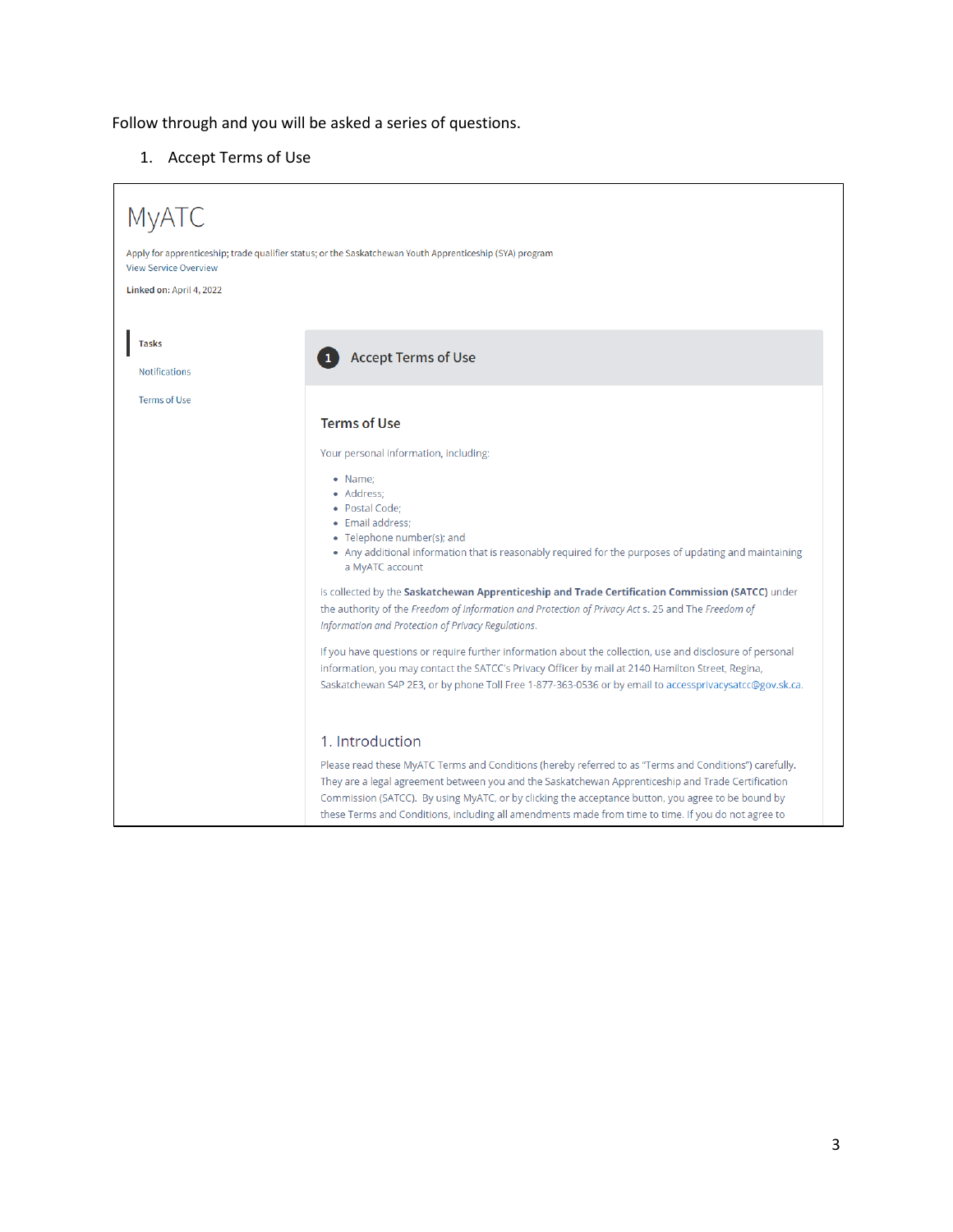- 2. Check Prerequisites. This step has three questions:
	- *Have you previously registered with the SATCC as an apprentice, a tradesperson or an SYA participant?*
		- $\triangleright$  If you are a brand-new client and have never registered with the SATCC as an apprentice, tradesperson or an SYA participant, choose "no."
		- If you are a current client, such as an apprentice, tradesperson, journeyperson, or SYA participant, choose "yes." You will be required to enter your PIN in a subsequent question which will link your information.
		- If you are unsure, please call the SATCC at 1-877-363-0536 before continuing with this step.
	- *Are you accessing MyATC on behalf of a training provider, employer or secondary school?*
		- $\triangleright$  If the answer is yes, do not continue. Register for MyATC through the employer/admin side.
	- *Have you received a PIN from SATCC?*
		- Existing clients who registered with the SATCC prior to January 10, 2022 should have received a PIN in the mail. **If you did not receive a PIN, lost your PIN, or you are unsure, please call the SATCC at 1-877-363-0536 before continuing with this step.**

| <b>Terms of Use</b> | <b>Check Prerequisites</b>                                                                                                                                                                        |
|---------------------|---------------------------------------------------------------------------------------------------------------------------------------------------------------------------------------------------|
|                     | Are you a current client of the Saskatchewan Apprenticeship and Trade Certification Commission:<br>• An apprentice<br>• A tradesperson<br>• A Saskatchewan Youth Apprenticeship (SYA) participant |
|                     | If you were mailed a PIN, you must select "Yes"                                                                                                                                                   |
|                     | O Yes<br>$\bigcirc$ No<br>$\mathbb{P}$<br>Are you accessing MyATC on behalf of a training provider, employer or secondary school?                                                                 |
|                     | $\bigcirc$ Yes<br><b>D</b> No                                                                                                                                                                     |
|                     | Have you received a PIN from SATCC?                                                                                                                                                               |
|                     | $\Box$ Yes<br>$\bigcirc$ No                                                                                                                                                                       |
|                     | <b>Enter your PIN</b>                                                                                                                                                                             |
|                     |                                                                                                                                                                                                   |
|                     | Enter your last name as it appears on the letter containing the PIN you received from the SATCC                                                                                                   |
|                     |                                                                                                                                                                                                   |
|                     | <b>Next</b><br><b>Back</b>                                                                                                                                                                        |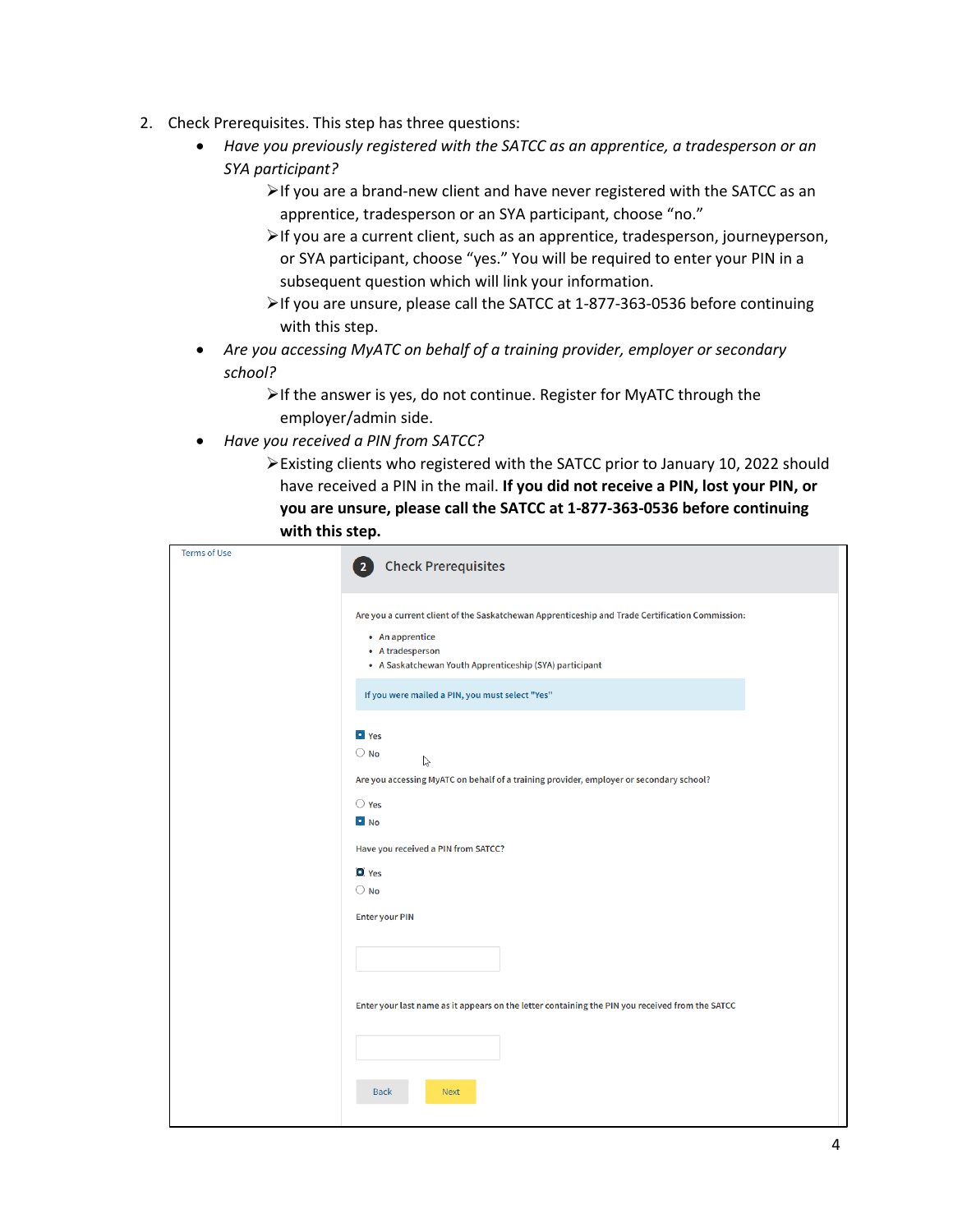Troubleshooting points:

- A PIN is required to link your existing information to your Saskatchewan Account. If you have had any interaction with us in the past, we most likely have your information on file. Please call the SATCC at 1-877-363-0536 to determine two things:
	- $\circ$  If the SATCC has your information on file, then you require a PIN. After answering security questions, the SATCC agent can release your PIN to you.
	- o If the SATCC has your information on file, what email address is on your file. The email you use on Saskatchewan Account must be the same as the one we have on your file in order to correctly link your information.
- During the linking process, you may receive this error message:

| Home > Services > Saskatchewan Account > Service Tasks |                                                                                                                                                     |                           |  |  |  |
|--------------------------------------------------------|-----------------------------------------------------------------------------------------------------------------------------------------------------|---------------------------|--|--|--|
|                                                        |                                                                                                                                                     |                           |  |  |  |
| <b>MyATC</b>                                           |                                                                                                                                                     |                           |  |  |  |
| <b>Placeholder Text</b>                                |                                                                                                                                                     |                           |  |  |  |
| <b>View Service Overview</b>                           |                                                                                                                                                     |                           |  |  |  |
| Linked on: September 24, 2021                          |                                                                                                                                                     |                           |  |  |  |
|                                                        |                                                                                                                                                     |                           |  |  |  |
| 0                                                      | <b>Service Temporarily Unavailable</b>                                                                                                              |                           |  |  |  |
|                                                        | This service is currently down for maintenance. Please check back very soon.<br>We apologize for the inconvenience and thank you for your patience. |                           |  |  |  |
|                                                        |                                                                                                                                                     |                           |  |  |  |
|                                                        |                                                                                                                                                     |                           |  |  |  |
|                                                        |                                                                                                                                                     |                           |  |  |  |
|                                                        |                                                                                                                                                     |                           |  |  |  |
| <b>Tasks</b>                                           | <b>Tasks</b>                                                                                                                                        |                           |  |  |  |
| <b>Notifications</b>                                   |                                                                                                                                                     |                           |  |  |  |
|                                                        | <b>Unlink Service</b>                                                                                                                               |                           |  |  |  |
| <b>Terms of Use</b>                                    | Unlink this service from your account.                                                                                                              |                           |  |  |  |
| <b>Contact Us</b>                                      |                                                                                                                                                     |                           |  |  |  |
|                                                        |                                                                                                                                                     |                           |  |  |  |
|                                                        |                                                                                                                                                     |                           |  |  |  |
|                                                        |                                                                                                                                                     |                           |  |  |  |
|                                                        | Need help? Find answers at Saskatchewan Account Help.                                                                                               | Saskatchewan <sub>T</sub> |  |  |  |

- o If you receive this message during the linking process, please send an email to [SATCC@gov.sk.ca](mailto:SATCC@gov.sk.ca) and include your name, date of birth, email address used for your Saskatchewan Account and a screen shot of error message.
- $\circ$  Once the problem has been resolved, you will receive an email from the SATCC with next steps.